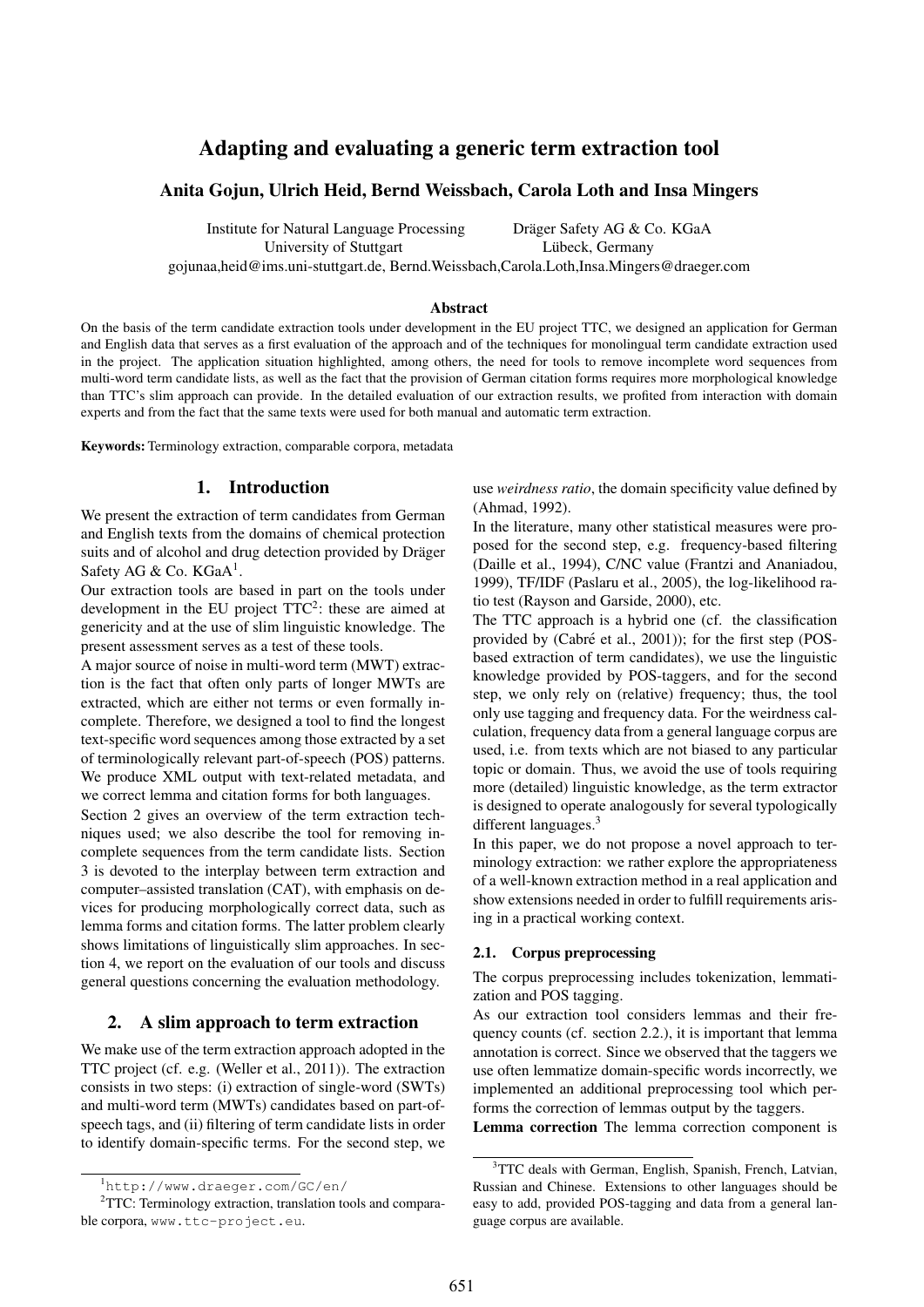based on (i) word similarity and (ii) a set of simple morphological rules.

Using word similarity allows for language independent grouping of similarly spelled words (i.e. inflected forms of one lemma), e.g. *[Chemikalienschutzanzug (chemical protective suite), Chemikalienschutzanzugs, Chemikalienschutzanzüge]*. Within such groups, the POS tags of the grouped words (containing morphological information: we use the MulText tagset<sup>4</sup>) are searched in order to find the form which corresponds to the lemma. Subsequently, all items of a group are assigned the same lemma.

The rule-based approach uses a set of language-specific morphological rules which map inflected forms to their lemmas, e.g. *cats '-s'*  $\rightarrow$  *cat*. To avoid the generation of wrong lemmas (e.g. *analysis '-s'* → *\*analysi*), each generated lemma is searched in the corpus and retained only if found in the corpus.

Since the similarity-based approach may lead to an erroneous grouping of words, and thus to the assignment of erroneous lemmas, we use this method as a *backup* method in case the lemma could not be found by means of the available morphological rules. In section 4.3., we show that lemma correction has a positive impact both on the size of the candidate lists, as well as on their quality.

### 2.2. Extraction

In TTC, we use a list of pre-defined patterns based on POS tags to extract both single-word and multi-word terms. We consider noun and adjectival phrases as *base* terms. These can be easily extended in order to also consider different modifications of a head noun, such as adjectives, prepositional phrases, coordination, etc. These patterns are language-specific and were collected for each of the handled languages separately. An advantage of this method is that base terms and term variants (cf. (Daille, 2005)) can be handled with one and the same type of procedures. To identify the appropriate patterns, we analyzed the POS sequences found in ca. 100 multi-word terms contained in the terminological glossary of Dräger. As the patterns are provided to the tool in a separate parameter file, changes are easy to realize.

In table 1, a few extraction patterns are listed as examples. In addition to the patterns collected within the TTC project, we use a few domain-specific POS sequences, e.g. prepositional phrases with domain-specific prepositions: (EN) *resistance* [to the permeation of chemicals] $_{PP}$ , (DE) Schutz *[*gegen *flussige Chemikalien] ¨* P P *(protection against liquid chemicals)*.

Each pattern is processed separately resulting in a list of pattern-specific term candidates.

### 2.3. Filtering

Since in the TTC project, we aim at developing tools applicable to a number of different languages and domains, we implemented a rather simple filtering method. The calculation of the domain specificity *ds* of a term candidate is based on the comparison of relative frequencies of a term

candidate in a domain-specific text and in a general language corpus, as described in (Ahmad, 1992). The equation for computing ds is given in  $(1)$ .

$$
ds(t) = \frac{\frac{f_s(t)}{size \, s}}{\frac{f_g(t)}{size \, g}}
$$
 (1)

For each extracted phrase  $t$ , we count how often its lemmatized form occurs in the domain-specific corpus  $(f_s(t))$ . Additionally, we count its occurrences in the general language corpus  $(f_a(t))$ . The frequency counts are normalized by dividing them by the number of extracted phrases for a given pattern. *ds* of  $t$  ( $ds(t)$ ) is the ratio of relative frequencies of  $t$  in the domain-specific text and the general language corpus.

The extracted term candidates are sorted by descending ds values with domain-specific term candidates at the beginning of the list and more general terms at its bottom.

### 2.4. English noun sequences

The POS patterns described above contain optional elements. In addition, the tools do not make use of any identification or annotation of phrasal constructs (e.g. noun phrases). Thus, term candidates are extracted by patterns without considering the context they occur in. In this approach, English MWT candidates may pose problems, as incomplete sequences may be extracted, e.g. ??*rolled-up safety* vs. *rolled-up safety boots*, (cf. e.g. (Vu et al., 2008)). To identify such items, we check their contexts. If in the majority of corpus occurrences the term candidate occurs without surrounding nouns, it is considered to be an independent phrase and thus it is included in the term candidate list. Otherwise, it is discarded.

This kind of term independence definition is also used in the *C-value* calculus proposed by (Frantzi and Ananiadou, 1999). In contrast to (Frantzi and Ananiadou, 1999) who use this information to compute the domain specificity of a term candidate, we use the context information mainly to remove incomplete phrases.

However, this simple approach can also lead to the deletion of shorter complete phrases. The first experiments showed that frequency a ratio of 0.7 already yields good results, which means that only a small number of good term candidates gets omitted. But nevertheless, it still remains to be investigated which frequency ratio threshold provides the best results for identifying incomplete phrases.

The formulation of POS patterns (as shown in table 1) ensures that all sequences of potential relevance are found (recall), and this nestedness filtering ensures precision.

### 3. Preparing term candidates for CAT

The lists of extracted term candidates were processed to import them into a standard CAT tool. Terminologists are used to have German entries in their terminological database which are in the indefinite nominative singular, as is the case with citation forms in dictionaries. Since our tools operate on lemmatized texts, we had to generate these citation forms. In addition, we needed to derive documentationrelated features (encoded as metadata).

<sup>4</sup>http://aune.lpl.univ-aix.fr/projects/ Multext/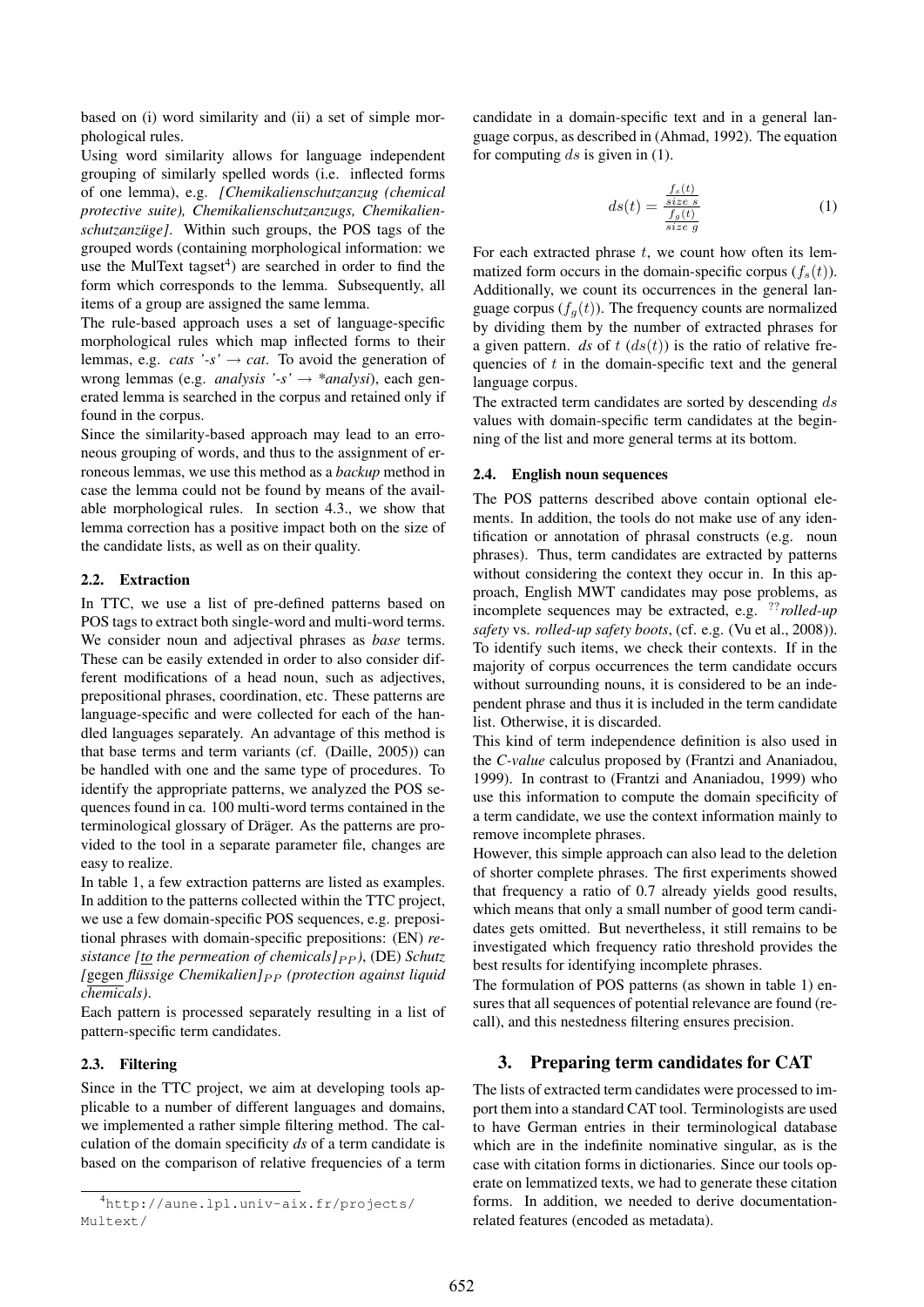| Pattern              | English example                     | German example                                   |
|----------------------|-------------------------------------|--------------------------------------------------|
| <b>ADJ</b>           | gastight                            | gasdicht                                         |
| N                    | flammability                        | Entflammbarkeit                                  |
|                      | bleach                              | bleichen                                         |
| ADJ N                | switch-over valve                   | umschaltbares Ventil                             |
| $N$ (PREP ADJ $N$ )+ | protection from mechanical stresses | Schutz vor mechanischen Belastungen              |
| $N(N)+$              | drug type                           |                                                  |
| $N (ART N) +$        |                                     | Innenraum des Anzugs <i>(inside of the suit)</i> |

Table 1: Sample extraction patterns for German and English. Upper part: patterns for SWTs (nouns, adjectives, verbs), lower part: sample of the MWT patterns. Some parts of a pattern can be repeated, which is marked with *"+"*.

### 3.1. Citation forms

German. For inflecting languages such as German, it is insufficient to provide term candidate lists with lemmatized entries (e.g. *automatisch + Umschalter (automatic switchover)*). In TTC, we search for citation forms of the term candidates in the set of the extracted inflected forms. But given the rather small size of the specialized texts, we cannot assume that the nominative singular of all terms can be found (in our texts, only for 40% of all terms).

The generation of citation forms requires more knowledge than available in the standard slim approach of the TTC project. Therefore, we implemented an additional function to generate correct German citation forms which is applied to term candidates whose head nouns are modified by an adjective. We resort to a full-scale morphological analysis and generation tool for German (SMOR (Schmid et al., 2004)) to overcome problems of German syncretism and weak vs. strong inflection. In a first step, it is used to derive the gender of the head noun. Secondly, we run SMOR to generate the corresponding adjective form in the nominative from the adjective lemma. In the citation form inventory, optional prepositional or genitive post-modifiers are given in the form most frequent in the corpus.

Given the lemmatized term candidate *beweissicher + Nachweis + von Droge (probative proof of drug)*, the generation of its citation form includes the following steps: (i) derivation of the gender of the head noun *Nachweis* (masculine), (ii) generation of the appropriate adjective form (*beweissicherer*), and (iii) derivation of the most commonly used form of the prepositional phrase modifying the head noun (*von Drogen* $_{Pl}$ ). The resulting citation form which is then provided to the user is thus *beweissicherer Nachweis von Drogen (probative proof of drugs)*, even if the term was found in the form *den beweissicheren Nachweis von Drogen* (accusative) in the data.

English. For English, there is no need for the use of morphological processing tools. For the head noun and an optional modifier, lemmas are used, while the non-heads are derived in the same way as described for German.

#### 3.2. Term information in XML format

Terminologists and translators are not only interested in lists of term candidates but also in a number of additional types of information concerning each term: morphological information, as well as text type, document type, domain, etc. Such information may be encoded as metadata.

Our extraction tool outputs the required (language-specific) information, e.g. for German, the gender and number of the head noun is provided, derived from the corpus. To support interactive contextual checking of term candidates, we provide two example sentences per candidate, as well as metadata about their source.

The generated XML files, which are compatible with the CAT tool *SDL MultiTerm*, contain all relevant information from the tool output, as well as a feature that informs about their being a result of automatic term extraction. This information allows MultiTerm users to distinguish between terms provided by automatic means and manually collected ones.

### 4. Experiments and evaluation

#### 4.1. Experimental setup

We tested our term extraction system on texts from the domains of alcohol and drug testing and of chemical protection suits. The alcohol and drug testing corpora contain 110,614 words (DE) and 370,176 words (EN). The corpora on chemical protection suits have 48,664 (DE) and 57,464 words (EN). Most of the texts are part of Dräger's technical documentation.

The extraction process follows the methodology described in section 2.. The English corpora were tagged with Tree-Tagger (Schmid, 1995), while the German texts were preprocessed with RFTagger (Schmid and Laws, 2008). We built two versions of each corpus: one with corrected lemmas and one with unmodified output of the two used taggers. For the filtering step, we used newspaper corpora as general language corpora. For German, we used *die tageszeitung (1987-1993)* consisting of 97 mio. tokens and for English *British National Corpus* with 117 mio tokens. The extraction system outputs lists of term candidates ordered by their domain specificity values which contain additional information about the candidates (cf. section 3.2.). A sample term candidate list entry is shown in table 2.

#### 4.2. Evaluation methodology

To evaluate the quality of the automatically extracted terms candidate lists, we compared them with reference lists collected manually by experts of the respective domains. These reference lists were collected independently from our extraction work. The list comparison was implemented as a strict string matching of the list entries.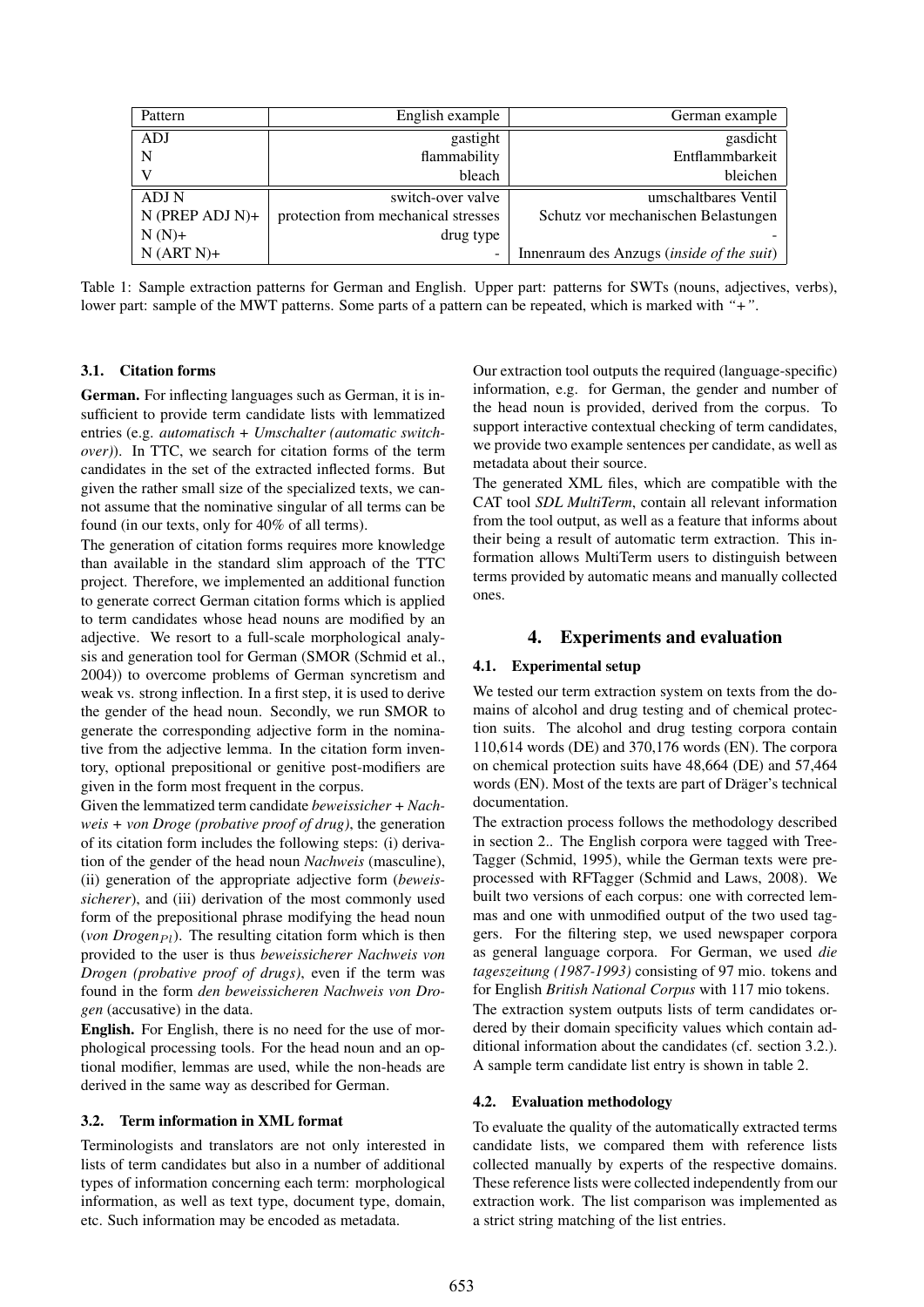| <b>Feature</b>     | Value                  |  |  |
|--------------------|------------------------|--|--|
| absolute frequency | 8                      |  |  |
| relative frequency | 0.00007                |  |  |
| domain specificity | 7058                   |  |  |
| lemma              | analytisch Spezifität  |  |  |
| <b>POS</b>         | <b>ADJAN</b>           |  |  |
| morphology         | Nom.Sg.Fem             |  |  |
| product group      | Alcotest7110           |  |  |
| language           | DE                     |  |  |
| Texttyp            | competitor literature  |  |  |
| most frequent form | Analytische Spezifität |  |  |
| citation form      | analytische Spezifität |  |  |
| example sentences  |                        |  |  |

Table 2: Output for the extracted term candidate *analytisch + Spezifitat (analytical specificity) ¨*

|                         | Alcohol/Drugs | Protective suits |  |
|-------------------------|---------------|------------------|--|
| Ref. nouns (RNs)        | 469           | 539              |  |
| <b>Added candidates</b> | 20            |                  |  |

Table 3: German nominal reference terms (top) vs. extraction results

#### 4.3. Evaluation results

### 4.3.1. Gain with respect to the existing term list

In a first step, term candidates were considered which had been extracted by the tools, but were not part of the reference lists. The top 500 candidates were inspected manually by the domain experts in order to identify gaps in the reference lists and thus candidates for inclusion into the existing terminology collection. The results are shown in table 3.

For the alcohol and drug testing domain, 120 candidates (i.e. 35% of the top 500 extracted non-reference candidates) were added to the existing terminology collection. For the domain of chemical protection suits, this was the case only for 5 terms, one of which is a synonym of an existing reference term: *Chemikalienschutzkleidung (chemical protective clothing)* (existing) vs. *Chemikalienschutzbekleidung* (added). Reasons for this discrepancy are (i) that the alcohol and drug measurement list was created without full access to the texts used for the automatic term extraction, while work on chemical protection suits was based on exactly the same text data in both manual and automatic extraction, and (ii) that the set objective in the manual term extraction work on protective suits was to achieve broad coverage of the domain, while the work on alcohol and drug measurement aimed at the most typical items only.

### 4.3.2. Comparison with updated reference lists

In a second evaluation, we compared the entire sorted German (cf. section 2.3.) noun candidate lists with the updated noun reference lists. We calculated precision and recall. The results are shown in figures 2 and 3.

Recall. For the two considered domains, our tool did not find 153 (ca. 35%) of the reference terms of the drug testing domain, and 127 (ca. 24%) of the reference terms from the domain of protection suits. Manual checking of the nonextracted reference terms showed that ca. 38% of this silence are due to the fact that terminologists who designed the reference lists included terms in these lists which were not attested in the analysed texts. Another 34% are variants and thus not counted as hits because of the strict string comparison used. The rest is due to erroneous POS tags<sup>5</sup> and text conversion errors<sup>6</sup>.

Precision. For the domain of alcohol and drug testing (cf. figure 2), 51% of the extracted reference terms are found in the top 500 candidates. Similar results were obtained for the domain of protective suits, where 48% reference terms were found in the top 500 of the term candidates, cf. figure 3. This result is obviously due to the strong correlation of the domain specificity value (cf. (Ahmad, 1992)) with term frequency. Earlier experiments in the TTC project, with other statistical measures used to identify relevant terms did not suggest alternative measures to be superior to these results as shown in figure 1.



Figure 1: Top n German noun candidates extracted from chemical protective suits texts: comparison of different filtering measures.

The figures also show the impact of the lemma correction (cf. section 2.1.) on the quality of the term candidate lists. The precision of the lists extracted from corpora with corrected lemmas (indicated with solid lines) is consistently higher than that of the lists derived from the corpora with original lemmas (indicated with dotted lines). Although all corpora contain exactly the same set of tokens, the lists with corrected lemmas seem to contain more reference terms. This is due to the fact that without lemma correction, many word forms are erroneously taken to be lemmas in their own right, and that these are identified as term candidates. By "collapsing" all relevant forms into one lemma, we got a smaller lemma list (down from 6,155 without lemma correction to 5,591 nouns with it, i.e. a reduction of 10%); the calculation of domain specificity also profits from lemma correction, as data sparseness is reduced. As a consequence, we get more true positives, e.g. in the top 500 term candidates (cf. table 4).

<sup>&</sup>lt;sup>5</sup>Some mistagged candidates show up in candidate lists for the wrong POS.

<sup>6</sup>These are mainly due to errors in PDF-to-text conversion.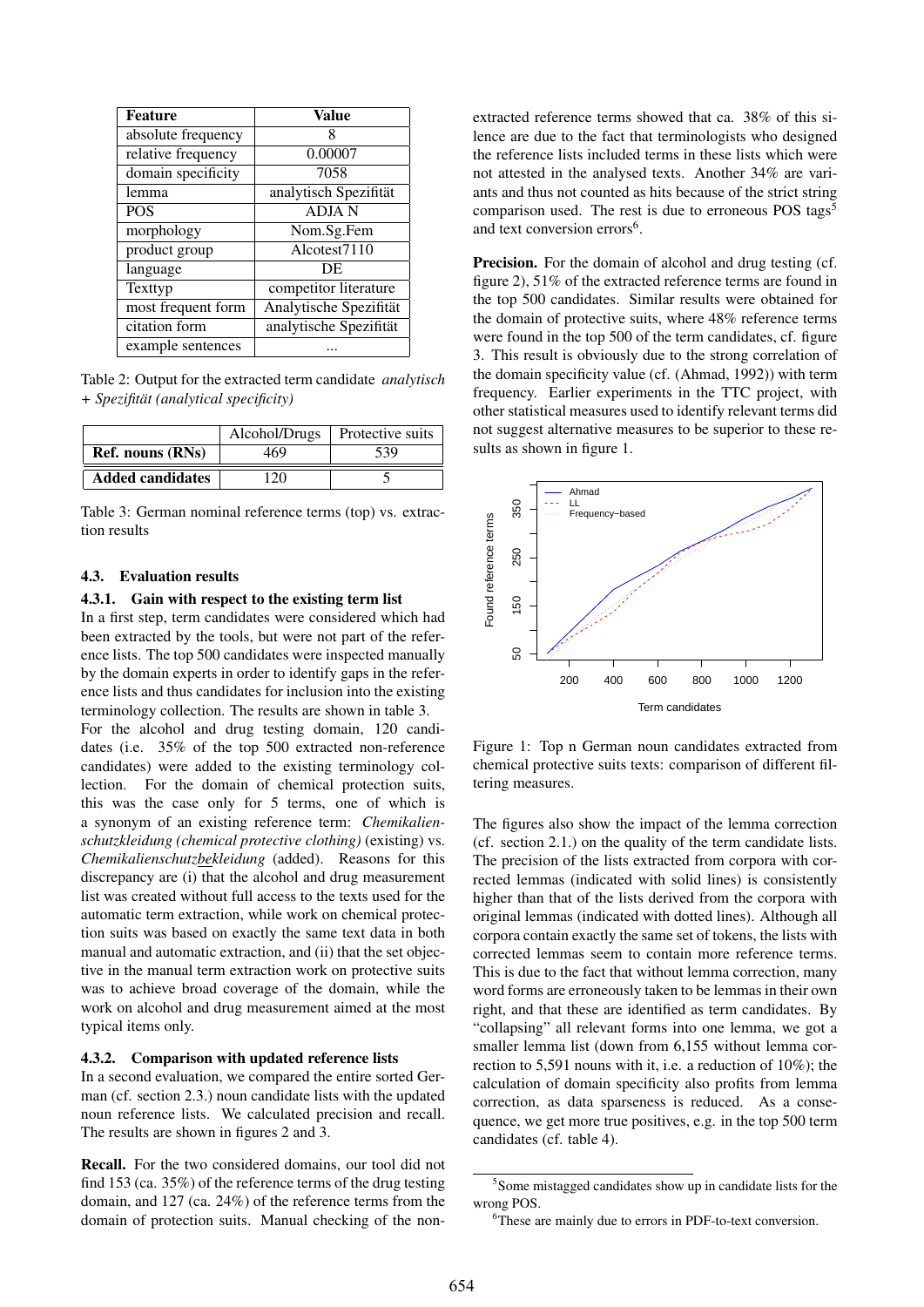|                      | top 100 | top 200 | top 300 | top 400 | top 500 |
|----------------------|---------|---------|---------|---------|---------|
| not corrected lemmas |         |         |         |         |         |
| corrected lemamas    | າ ເ     |         |         | 137     | 154     |

Table 4: Number of found reference terms in top n of the German term candidates extracted from the alcohol and drug measurement corpus.



Figure 2: Evaluation results of the German noun candidates extracted from the corpus on alcohol and drug measurement, sorted by their domain specificity vales.



Figure 3: Evaluation results of the German noun candidates extracted from the corpus on chemical protective suits, sorted by their domain specificity vales.

#### 4.3.3. Discussion

Recall. Many of the non-identified terms do not occur in the texts. This is because terminologists often add (generic) terms to their collection in order to make it logically consistent. Furthermore, text-preprocessing steps may lead to errors which affect negatively the extraction process.

Precision. Much noise stems from related domains such as computational control of analytical tools: *Codezahl (code number)*, *Dateneingabe (data entry)*, *Druckerpapier (printer paper)*, etc. Furthermore, there are generallanguage candidates which are used very often in the domain-specific texts and therefore get a relatively high *ds* value (e.g. *Querrichtung (transverse direction), Temperaturausgleich (temperature compensation)*, etc.). These issues concern all technical domains as most of them rely

on basic techniques from other sciences; to identify such "common" scientific terms, contrastive extraction across different domains may be a useful approach (cf. (Fritzinger et al., 2009)).

Methodology. The strict string comparison does not identify a number of equivalent terms which show some variation. For example, the tool may find only inflected forms in the text (e.g. plural, considered to be the lemma), while the reference list contains singular (*gefährliche Stoffe (hazardous substance(s)*). Furthermore, the text may contain orthographical variants of the reference terms, e.g. *Chemikalien-Schutzanzug vs. Chemikalienschutzanzug* or compounds with or without transitional elements: *Anzugmaterial (suit material) vs. Anzugsmaterial*.

There are two ways to overcome this problem. With a simple string similarity measure like *Levenshtein distance ratio* (cf. (Levenshtein, 1966), (Wagner and Fischer, 1974)), such terms can be identified as equal and counted as a hit, e.g. *Schutzanzug-Trocknungsanlage (equipment for drying of chemical protective suits)* and *Schutzanzug-Trockenanlage*. The drawback of this simple method is the possibility to also consider similar, but unrelated words/phrases as hits, e.g. *Analyt (analyte)* vs. *Analyst (analyst)*. A more precise method consists in identifying term variants (e.g. orthographic, syntactic, etc. (cf. (Daille, 2005))) and considering them as hits. This implies (i) that the extraction tools also have to identify the term variants (which is the case for the tool being developed within  $TTC<sup>7</sup>$ ) and (ii) that the reference lists contain not only reference terms, but also their variants and inflected forms. Such reference lists have been produced within the TTC project (cf. (Loginova et al., 2012)); within Dräger, the main interest in term variants is to include terms as forbidden variants into the terminological database; in the medium term, such knowledge will be used in style and consistency checking, by technical authors and translators.

Finally, reference lists may be more or less detailed, depending on terminologists' needs and preferences which has a significant impact on the evaluation results.

### 5. Conclusion and Future work

The TTC project develops a generic term extractor whose processing component is language-independent and which is parametrized by means of language-specific patterns and frequency data. This slim approach cannot cater for German citation forms. Therefore, we extended the existing tool and enabled the use of a full morphological system. The evaluation against manually created reference data showed an acceptable recall (65% and 77%, resp., of the

<sup>7</sup>TTC TermSuite:

http://code.google.com/p/ttc-project/